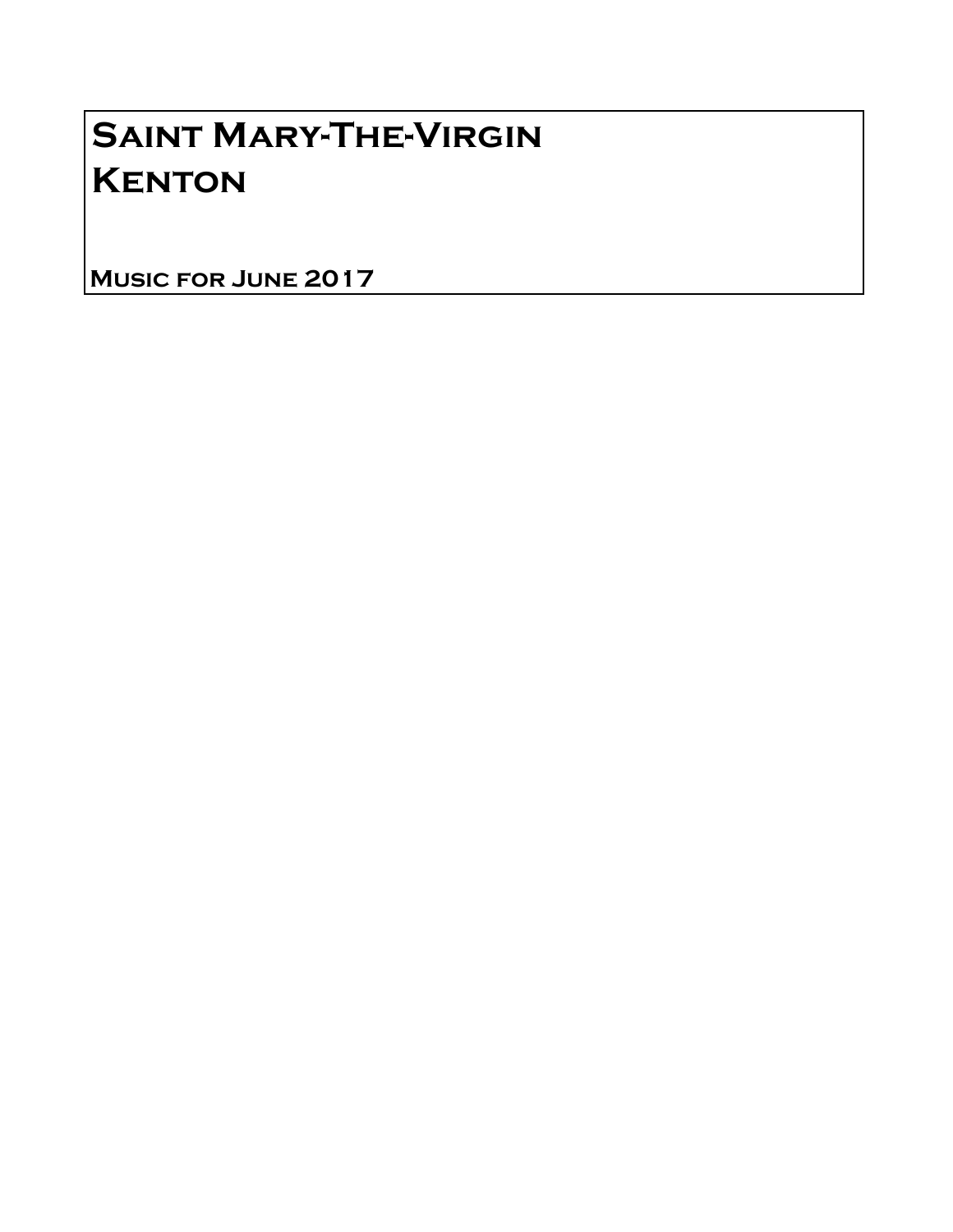| 4th June                                        | <b>Whit Sunday</b>                        |                                                                                      |
|-------------------------------------------------|-------------------------------------------|--------------------------------------------------------------------------------------|
| Introit<br><b>Responsorial Psalm</b><br>Gradual | 139 (i)<br>Page                           | Come, thou Holy Spirit, come<br>Setting                                              |
| <b>Offertory</b><br>Communion<br>Recessional    | 137<br>298<br>431                         | Come down, O Love Divine<br>May the grace of Christ our Saviour<br>O Thou who camest |
|                                                 | Setting                                   | Mass of St Gregory<br>Lourdes Gloria II                                              |
|                                                 | At communion                              | Come Spirit of our God                                                               |
| 11th June                                       | <b>Trinity Sunday</b>                     |                                                                                      |
| Introit<br><b>Responsorial Psalm</b><br>Gradual | CH <sub>259</sub><br>Page                 | Holy, Holy, Holy<br>Setting                                                          |
| Offertory<br>Communion<br>Recessional           | CH <sub>257</sub><br><b>CH23</b><br>CH173 | Holy God we praise thy name<br>All that I am<br>Firmly I believe                     |

Setting **Martin Shaw** 

At communion You are the centre